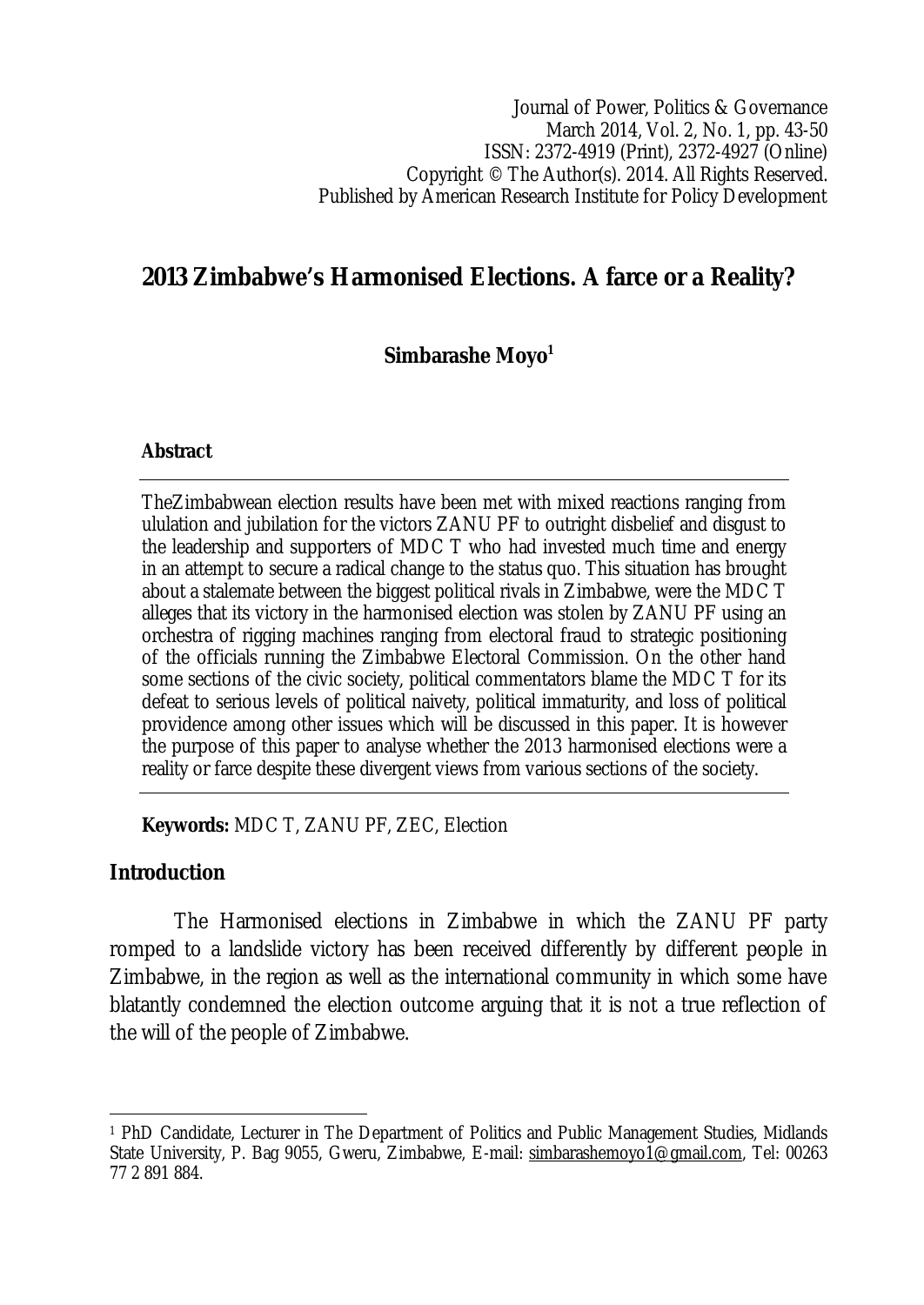Morgan Tsvangirai (who said that the "sham" victory by Mugabe had thrown his party and the country at large into "national mourning"),*The Financial Gazette August 8-15 2013*,has rejected his arch-rival's victory. Robert Mugabe who described the election as the" fight of our lives" garnered more than 2.1million votes(61%) whilst Tsvangirai got 1.1million votes (33%) of the 3.4million ballots cast. Mugabe was declared winner of the July 31st election sparking yet another debate regarding how the MDC T let the election slip through their fingers for the third consecutive time. Following the announcements of the results, theAustralian foreign minister Bob Carr was heard to say that Australia will not lift its sanction regime against Zimbabwe and called for an election rerun, Britain has echoed the same sentiments .This has however led political analyst to argue that the refusal by Britain, USA, Australia and their allies (who were not invited to observe) to recognise the elections which were monitored, observed and endorsed by over 800 observers of the UN, AU, SADC, COMESSA and other independent observer groups from Africa, ceases to be Zimbabwe's case.They argue it is now Africa versus Britain, the US and Australia. Adding that what is now on trial is Africa's verdict over its own elections versus European interests.

### **Did the MDC T lose to ZANU PF?**

As the results trickled, they showed that the tables were turning against the MDC T in favour of ZANU PF and it became apparent that ZANU PF was heading for a landslide victory .It was at this juncture that Morgan Tsvangirai dismissed the election as a "huge farce" and "null and void". Addressing journalists Tsvangirai was heard to say "…from the evidence available, discounting all omissions and commissions, the MDC T actually won this election "he added "the fraudulent and stolen election has plunged Zimbabwe into a political, economic and constitutional crisis". Despite having earliersaid that he wished to thank the millions of the people who had come out to cast their votes.

MDC T leader Morgan Tsvangirai has dismissed the elections as "null and void", he argue that the elections were severely compromised. According to Gerrie Swart the behaviour of the MDC T leader of refusing to concede election defeat is not surprising as it has happened in many African countries where the election outcomes have been hotly disputed by the vanquished were they argue that the elections were marred by gross injustice of electoral fraud perpetrated by the victor.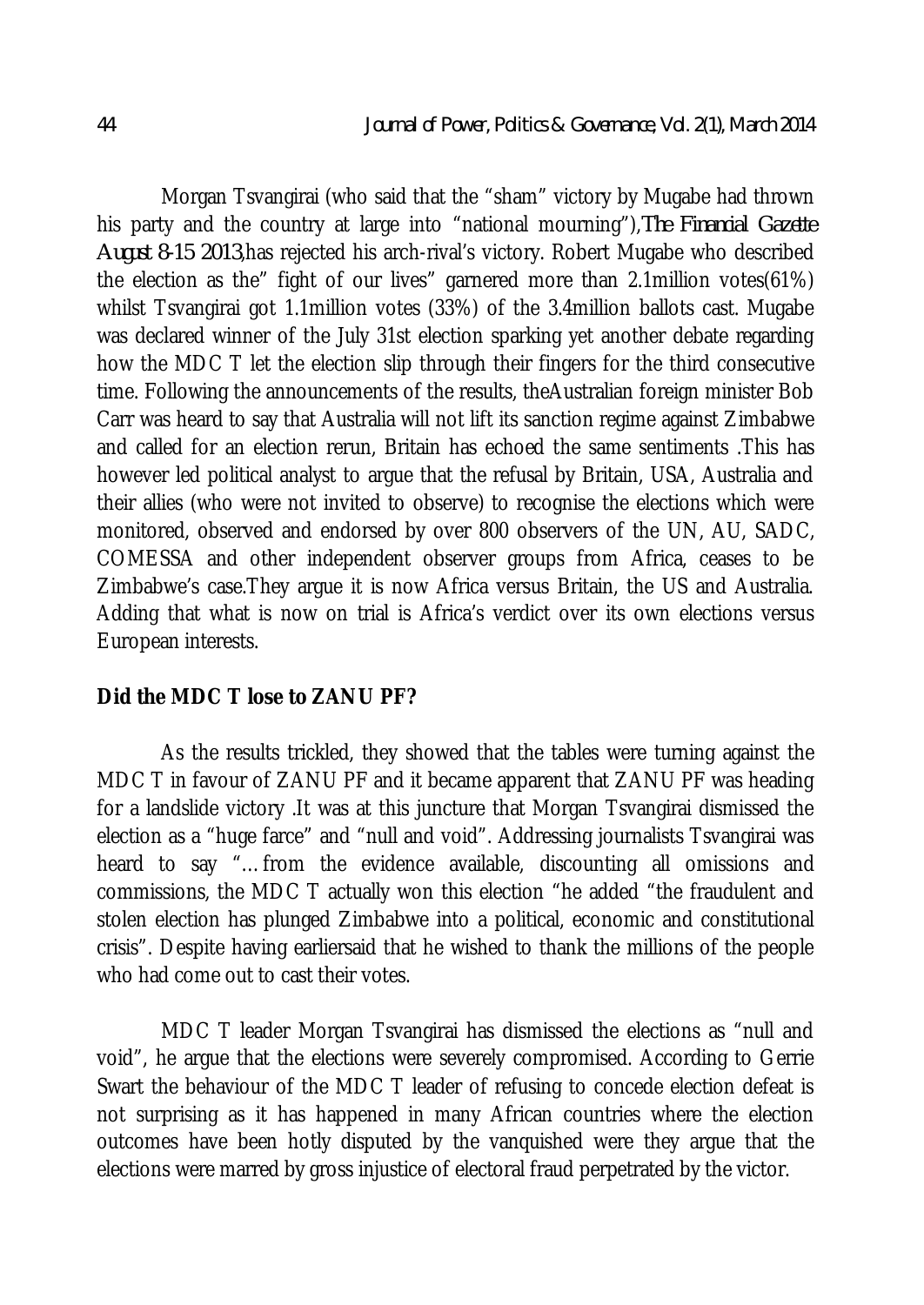It is against this background that some questions have been asked whether electoral democracy has the ability to serve as the cure to all of the woes that plague many African countries.

Politics is a business, now if one was to take the two major political parties in Zimbabwe which are ZANU PF and MDC T as products on the market. One would be bound to say and believe that the two parties are core products for what puts them on the same level is that they are political parties in the same political environment. In business marketers spent sleepless nights working on their product differentiation so as to remain in business and to be able to push volumes of their products. When one chooses a product from a choice of two core products one looks at what augments the product to make it different from just being a mere core product.

It is against this brief commercial oriented synopsis that the two political parties entered the elections in.The loss of the MDC T in the recent election has been accounted to a medley of factors including corruption ,indiscipline ,complacency, naivety and ZANU P's bag of 'dirty' tricks. Dr Charity Manyeruke is of the view that when MDC T joined the coalition government, it completely neglected its constituencies …….'she adds '….its leadership concentrated on trips while ZANU PF …strategized on how to empower its people ,*The Financial Gazette ,August 8-15 2013*. She sums up that it was out of this mediocrity and relaxation that the MDC T was trounced in the election. Whilst the above maybe true but to conclude it in such a way would be not be an honest analysis, Munyaradzi Gwisai, argues that though there was 'intimidation', an uneven terrain and some manipulation….the massive scale of defeat points to other and deeper reasons he said.

Though a lot can be said and questions asked on how the MDC T lost the elections, there are various reasons as alluded before to explain why MDC T would have lost in these elections.

This date back to Government on National Unity negotiations, were the MDC T was made to administer the various ministries which had to deal with direct reporting and auditing from the general populace. These ministries ranged from the Ministry of Education, Sport and Culture, Ministry of Health and Child Welfare, Ministry of Finance, Ministry of Constitutional Affairs among others which in terms of politics they constitute issues of Low politics.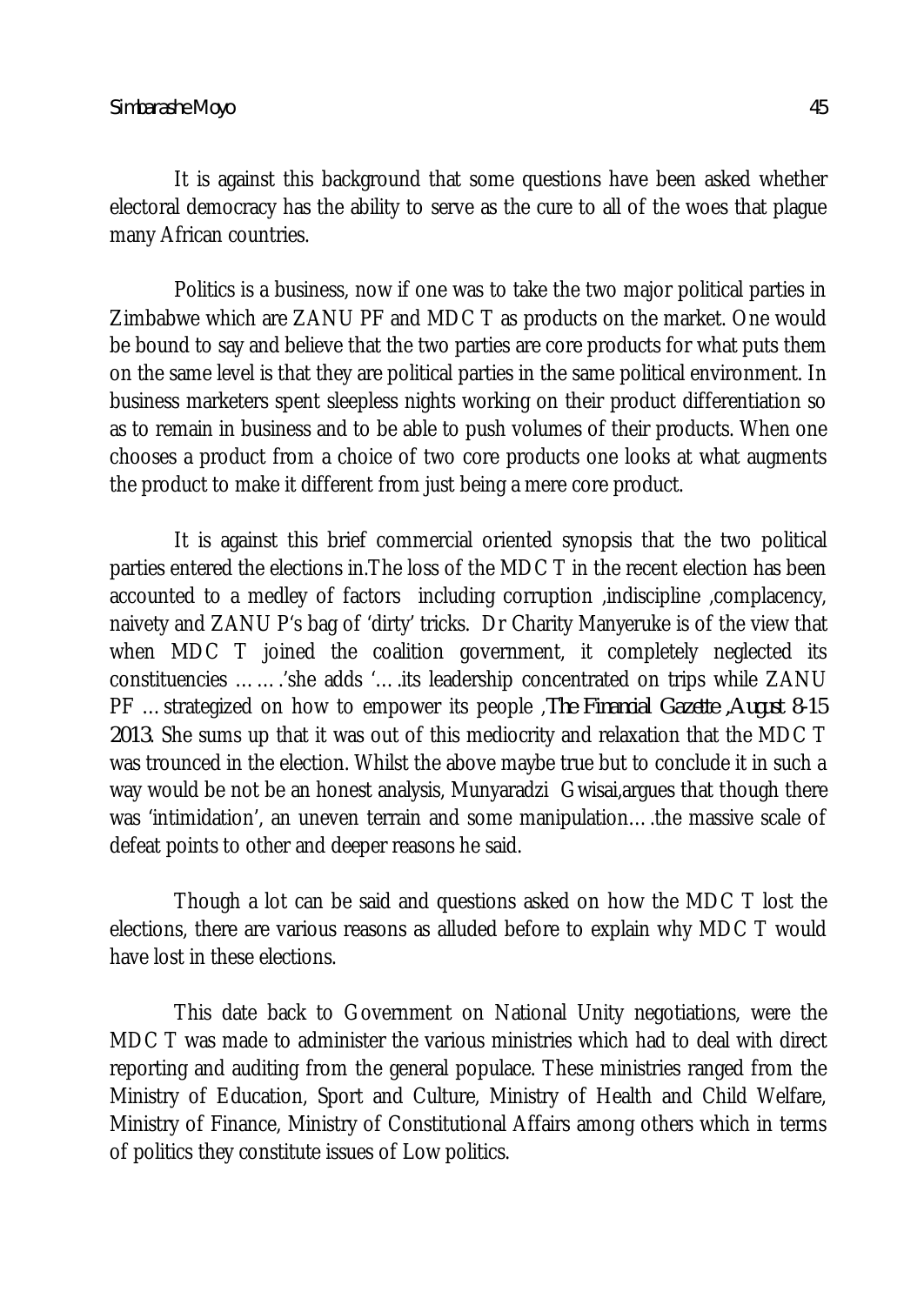It is from these ministries that the day to day running of the country is based on and hence out of these ministries the MDC T was kept busy .Whilst their ZANU PF counterparts were strategizing how to win the next election, as they were occupying the strategic key ministries such the Ministry of Defence ,Ministry of State Security, Ministry of Home Affairs, Ministry of Agriculture, Ministry of Higher and Tertiary Education ,Ministry of Local Governance among others which constituted the issues of High politics. It was out of this arrangement that the MDC T come into the elections were assured to lose to ZANU PF, as the arrangement made MDC T busy in issues of service delivery were the general population would audit them in their day to day business whilst ZANU PF ministers were busy mappingtheir comeback strategy come the next elections; as they had less work to report to the general public.

Given such a burden to report to the general, the MDC forgot its founding principles. It is public knowledge that the MDC was built on a*regime change* agenda ,but 2009 the MDC ended with no change,rather they formed a coalition with ZANU PFwhich was describe as an unholy union. It was in this GNU that the MDC T got cultured into ZANU PF programmes and policies in the name of the GNU. According to Dr Miles Tendi he argues that Tsvangirai's party lost sight of the need for rapid and comprehensive institutional reforms in the early years of power-sharing. It expended most of its energies in fighting inconsequential appointments battles to the ministry of agriculture, attorney general, the central bank governor and provincial governors. By the time it refocused on institutional reforms, the period to elections had shortened significantly. There was little time, energy and external goodwill left for the MDC-T to pursue what should have been its main pursuits from the beginning and this actually worked against them. While in government Tsvangirai turned his attention to fighting Mugabe for more power, whilst ignoring his constituencies. According to Denford Magora he said "he (Tsvangirai) fought to be seen as equal with Mugabe and fruitlessly went on and on about how Mugabe could not do anything without getting his approval.

This was a deliberate tactic on Mugabe's part: keeping Tsvangirai busy with little inconsequential fights in government while Mugabe and ZANU PF kept their eye firmly on the next election".Bratton also said ZANU PF leaders spent their energy electioneering and were more effective at mobilising their supporters .This was especially true in rural areas, where two thirds of the population live, and where the election will be decided" *The Financial Gazette 8-15 August 2013*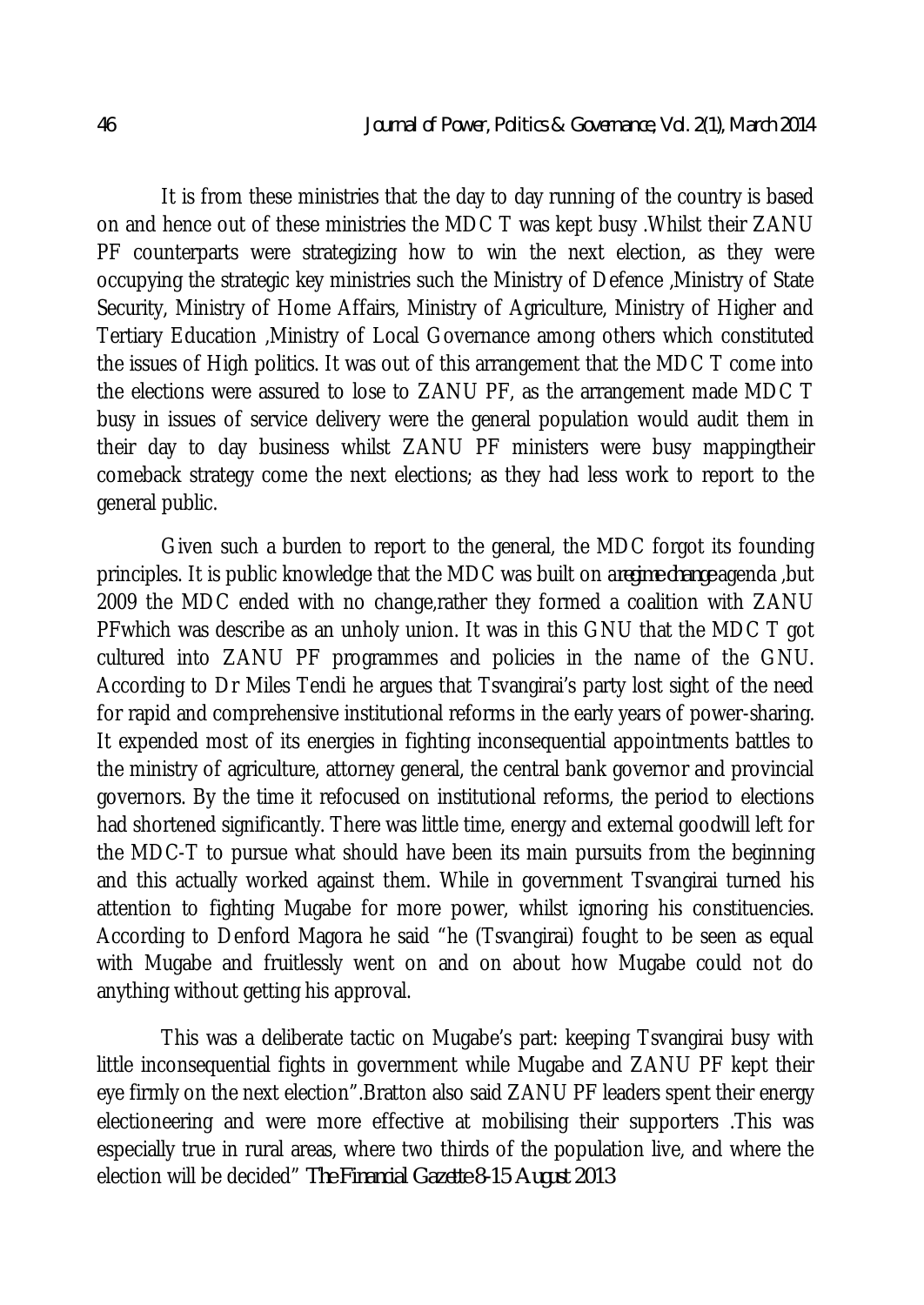It also important to realise that the MDC T members slept on the job and got too much concerned on selfish power searching agendas ,and they forgot that they had been elected to serve the electorate. In local authorities, where MDC T councils were voted into power, residents were billed with exorbitant rates which accumulated during the Zim dollar era.Pleas for write offs were ignored and reports of poor residents being subjected to crude debt collectors were equally dismissed .The MDC T did not come to the rescue of its voters .Many councillors turned looters and residents watched in despair as those they had voted to ameliorate their suffering worsened their plight once in power. In government, MDC T ministers joined the gravy train –as election drew closer, they changed cars while exasperated civil servants' pleas for salary increases received discourteous rebuke.

To many Zimbabweans, the perception had always been that ZANU PF politicians were pitiless .But when the pain came from those they thought better about, the anger should have seethed more.

The MDC T as a party was also marred by some in house fighting were Morgan Tsvangirai was alleged to have becoming more dictatorial surrounding himself with a 'kitchen cabinet' that hardly said no to him. In one way or the other the MDC T had been Zanunised by Tsvangirai when he manipulated the party's constitution to allow him to stand for a third term. This seriously divided the MDC-T; promoting friends and relatives, to replace professional advisors and hard-working party loyalists like Elias Mudzuri who made MDC T win 100 parliamentary seats. What happened to him? What else could we expect? As if that was not enough the elections leading to 2011 MDC Congress in Bulawayo, were marred by a lot of irregularities and violence. Itwas also through this that the party was assured of a downward slope since It joined the GNUvisa a vi the 2013 elections.

Apart from the above the MDC T in their camp were also filled with a lot of complacency. Instead of taking advantage of the party's role in improving the economy and canvassing countryside support Tsvangirai spent most of the time outside the country, whilst those close to him were either cementing their positions or accumulating wealth telling him that all was fine. Those who said contrary were considered as enemies of the party.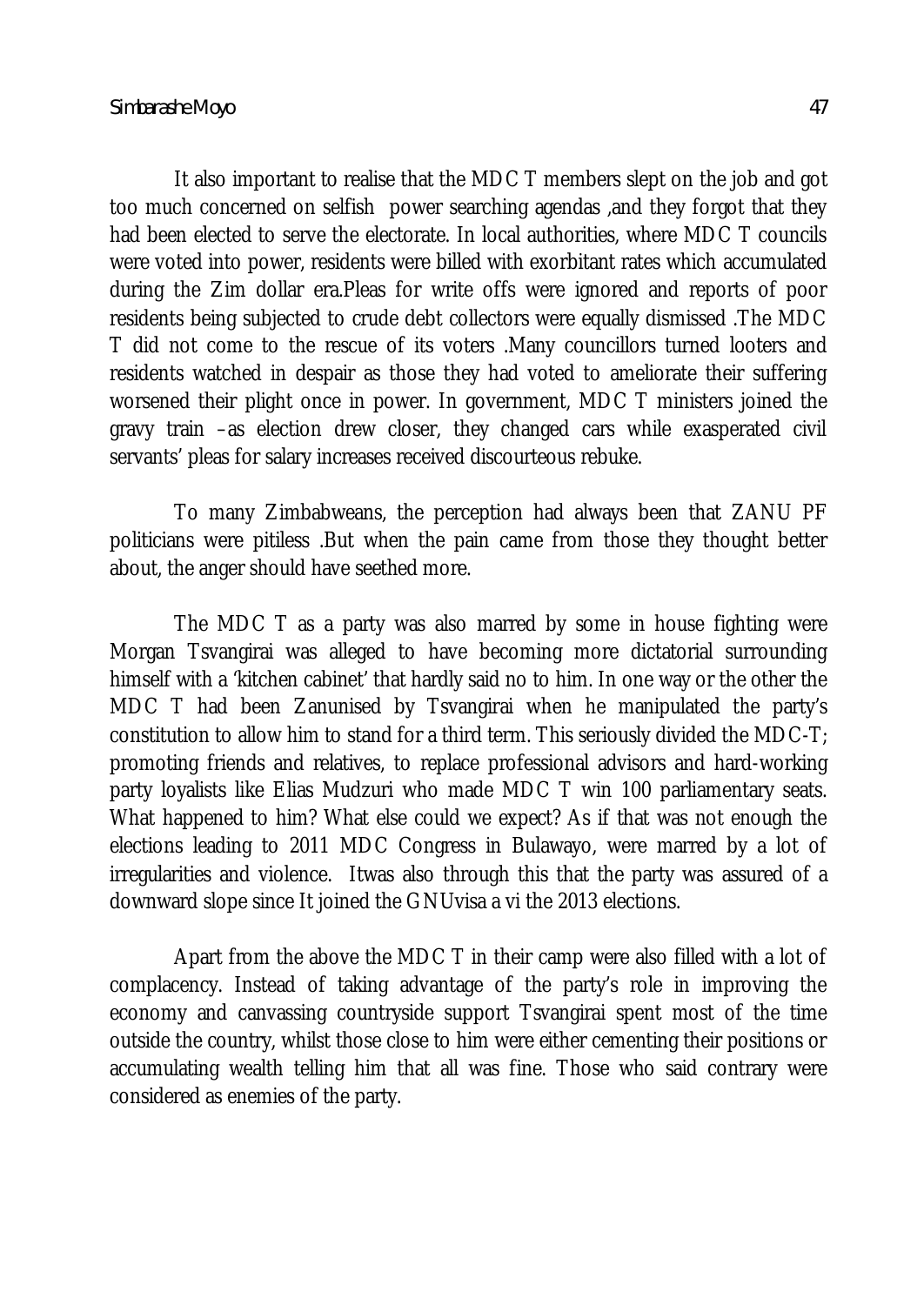It has been argued that the MDC T went into the election ill prepared, without even a slogan. Whilst ZANU PF slogan was *'Bhora mugedhi'* the MDC T were going the opposite *'bhora musango'*this basically showed that they were not prepared. They even failed to maintain consistence with their well-known slogan 'chinja maitiro, maitiro chinja; gukula izenzo, izenzo gukula '.All this alienated them from their electorate as people do not want to be identified without consistence.

As has been alluded to before, that politics is business and that there is need to push volumes, the ZANU PF presidential candidate understanding the elementary principles of commerce, that there is need to push volumes. He went and attended an Apostolic Church Service in Marange where hundreds of thousands of the Vapostori where camping for a Passover feast. The MDC T responded to this by mocking the both the Vapostori cartooning Mugabe as one who is now looking for divine intervention ahead of the coming polls. It is now common knowledge in Zimbabwean politics that most of the Vapostori are now aligned to ZANU PF since the days of Border Gezi.It is basically out of the idea that ZANU PF gives respect to these independent African churches that has earned them their votes.

Political analysts have argued that since the 2008 elections ZANU PF through its strategic ministries in the GNU never stopped communicating with the people from the grassroots through its programmes and policies. It was during this time that ZANU PF did their homework and studied the voting trends so as to target areas where their vote was low and how they would boost it in the forthcoming elections.

Also to contribute ZANU PF victory was the great sense of unity, purpose and discipline during its campaign and the period after their primary election. 29 members of the MDC-T who were disgruntled with the manner the party's primaries were conducted defied the leadership and ran as independents.

Whilst only three disaffected ZANU PF candidates did likewise. MDC-T divisions were particularly stark in Manicaland province, where imposition of parliamentary candidates by the MDC T leader, Tsvangirai resulted in a serious rift between him, the party and the provincial executive. And Manicaland – unlike in 2008 — voted for ZANU-PF this time. Also the picking of Djs to represent the party in the elections, people with a zero political experience against a seasoned party like ZANU PF was surely an insult to themselves.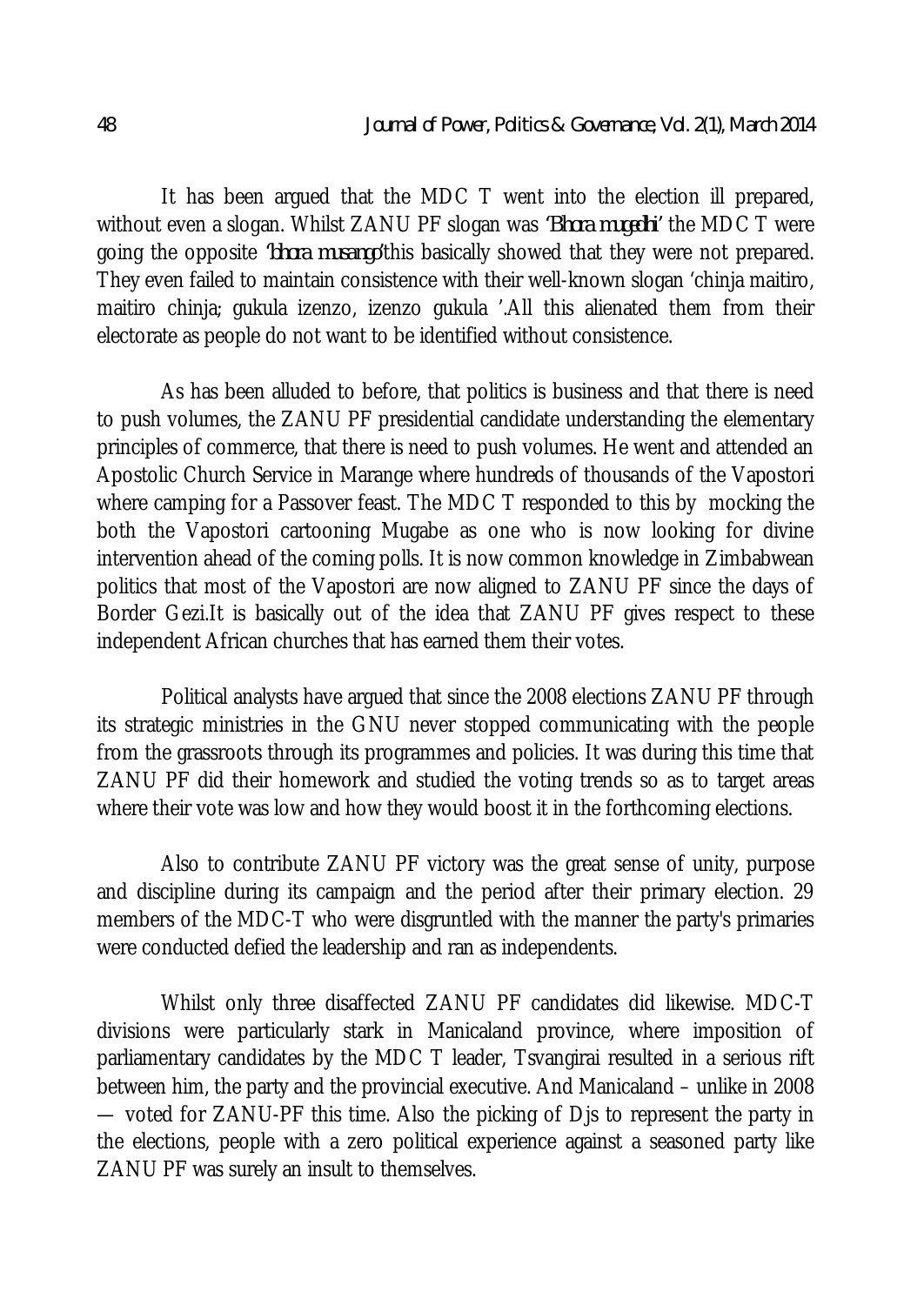Especially in constituencies like Mbare where ZANU PF's Tendai Savanhu and ZANU PF Harare chairperson Amos Midzi were always hovering campaigning really a political immaturity of the deepest dye.

African political history has it that it is difficult to unseat a sitting president. This phenomenon in African politics called the preponderance of incumbency. Simply put, it maintains that it is difficult to defeat an incumbent president in an election because they control the state institutions, which they can use to retain power. Consequently, only in Zambia, where presidents Kenneth Kaunda and Rupiah Banda lost in the 1991 and 2011 respectively, is there an established record of incumbents losing to an opposition challenger.

And many analysts have blamed this for ZANU PF and Robert Mugabe's victory in Zimbabwe's 2013 harmonised elections .Tsvangirai maintains that his crushing election defeat was the result of rigging by the Zimbabwe Electoral Commission (ZEC) and the registrar general's office, which manages the voters' roll. Tsvangirai and his MDC-T party went into a power-sharing government in 2009 hoping to reform various institutional reforms so as to nullify this preponderance of incumbency in Zimbabwe. Mugabe's party certainly obstructed and subverted the implementation of such reforms – anything other than this would have been political suicide.

Though Zimbabwe is largely calm and peaceful in the aftermath of the election, debates about the result is continuing behind closed doors. A clear fissure in the Zimbabwean society has emerged between those who maintain that Mugabe's election win is entirely down to the preponderance of incumbency, electoralfraud, rigging and those who argue that this does not tell the whole story. Taking a closer look one would realise that a multiplicity of factors converged to ensure Mugabe's election victory.

What remains is the challenge to the MDC T to prove beyond doubt that indeed their election victory was stolen by ZANU PF, to convince SADC and the AUto withdraw their previous statement that the elections in Zimbabwe were free, fair and credible which is very unlikely.